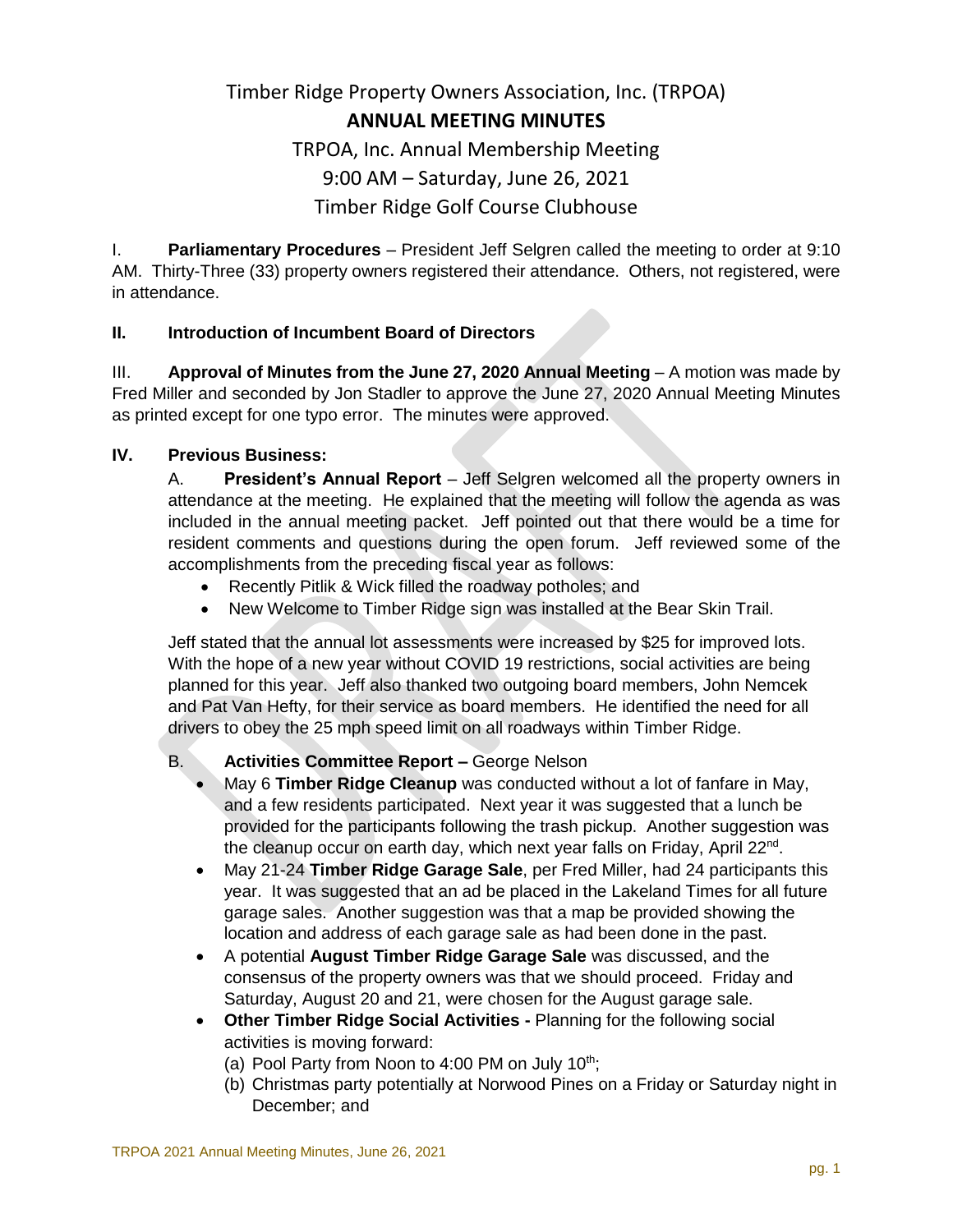(c) Establish a gardening club for Timber Ridge residents where gardening ideas can be exchanged. If interested please contact or email Susan Lansdown [salansdown@gmail.com](mailto:salansdown@gmail.com)

#### **V. New Business**

#### A. **Guest Speaker**

Jerry Collins, the golf course professional, was unable to attend the meeting but Jeff Selgren provided with his comments; and they were as follows:

- The golf course was open on April 9th;
- The golf course had some irrigation issues that have been fixed early this year;
- Jerry is asking that non-golfers stay off the golf course, including the cart paths, for safety reasons; the cart paths are not the way to walk to the pool;
- Initially, when the poll was opened, the pool cleaner was not working, which resulted in debris collecting the deep end of the pool. The pool cleaner has been replaced;
- New pool umbrellas were purchased this year; and
- The restaurant will not be open this year. Only the bar will be open. Jerry's wife is handling the bar service.

There was some concern from residents concerning the condition of the pool and rest room facilities. The rest room facilities need to be refurbished and some of the toilet stall door locks need to be fixed or replaced.

#### B. **20-Year Roadway Master Plan Update -** Rich Klatt

Rich briefly reviewed the history of the 20-year master roadway plan.

- The Roadway Master Plan (RMP), which was developed by MSA Professional Services and approved at the 2015 Annual Meeting, is summarized below:
	- o Improvement options included:
		- A chip seal which lasts 6 to 8 years and costs \$18,000/mile;<br>An asphalt overlay which lasts 12-20 years and come
		- An asphalt overlay which lasts 12-20 years and costs \$90,000/mile; and
		- A complete reconstruction which will last over 20 years and cost \$180,000/mile.
	- o Estimated cost of approved roadway master plan was:

| Method                        |       | <b>Estimated Cost</b> |
|-------------------------------|-------|-----------------------|
| Crack sealing and maintenance |       | \$48,000              |
| Chip seal                     |       | \$103,400             |
| Overlay                       |       | \$516,500             |
| Complete reconstruction       |       | \$50,000              |
|                               | Total | \$718,300             |

- o Work Completed to date:
	- 2016-Reconstruction of Golfway Ct. & Birchwood Ct., \$39,427;
	- 2017-No work;
	- 2018-Chip Seal, \$54,218;
	- 2019-Reconstruction of Timber Ridge Road, \$57,191.
	- **2020-No work;**
	- **2021-No work; and**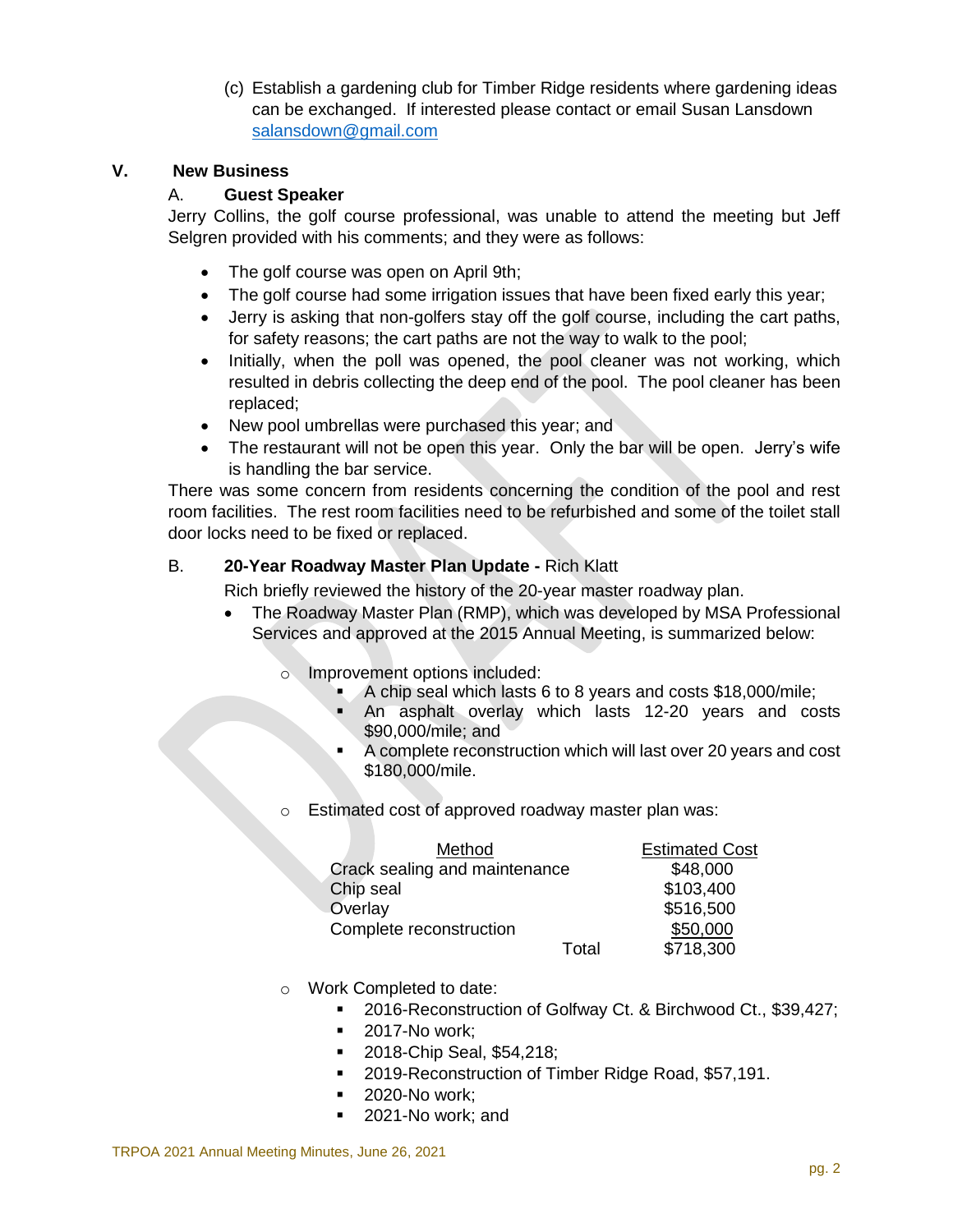- 2022-To be determined.
- o Roadway Master Plan financing:

|      |                          | <b>Completed To Date</b> |         |             |          |          |              |                |
|------|--------------------------|--------------------------|---------|-------------|----------|----------|--------------|----------------|
| Year | <b>Project</b>           | Chip                     | Overlay | Recon-      | Per Lot  | Lots     | Assessed     | <b>Balance</b> |
|      |                          | Sealing                  |         | struction   |          | Assessed |              |                |
| 2016 | Golfway & Birchwood Cts. |                          |         | \$39,427.00 | \$0.00   | 0        | \$0.00       | $-$39,427.00$  |
| 2017 |                          |                          |         |             | \$90.00  | 419      | \$37.710.00  | $-$1.717.00$   |
| 2018 | various roads            | \$54,218.00              |         |             | \$90.00  | 419      | \$37,710.00  | $-$18,225.00$  |
| 2019 | Timber Ridge Rd.         |                          |         | \$57,191.00 | \$90.00  | 419      | \$37.710.00  | $-$37,706.00$  |
| 2020 |                          |                          |         |             | \$90.00  | 419      | \$37,710.00  | \$4.00         |
| 2021 |                          |                          |         |             | \$90.00  | 419      | \$37,710.00  | \$37,714.00    |
|      |                          | Totals \$54,218.00       | \$0.00  | \$96,618.00 | \$450.00 |          | \$188,550.00 |                |
|      |                          |                          |         |             |          |          |              |                |
| 2022 |                          |                          |         |             | \$90.00  | 419      | \$37.710.00  | \$75.424.00    |
| 2023 |                          |                          |         |             | \$90.00  | 419      | \$37,710.00  | \$113.134.00   |
|      |                          |                          |         |             |          |          |              |                |

#### **Roadway Master Plan**

Master Plan Completed To Date= \$150,836.00

C. **Treasurer's Report –** Rich Klatt reported that the TRPOA bank account statement indicates, as of June 23, 2021, a balance of \$146,308.79 in the checking account and \$80,386.22 in a money market account. Both accounts total \$226,695.01.

#### **D. 2021/2022 Budget Review – Rich Klatt**

The proposed 2021/2022 annual budget was included in the annual meeting packet. Rich discussed some items in that budget that were different from previous budgets. The additional revenue from the \$25 per lot assessment on improved lots will generate revenue \$5,350. One additional income item was the access lease to Timber Ridge Road for the cell tower was \$1,000. That is an annual fee for the next 14 years so that the cell tower property can have access to Timber Ridge Road.

Roadway Mowing/Spring Cleanup: Annually the golf course is contracted to clean all the roadways following the winter in Timber Ridge (8.3 miles). The cost is about \$1,400. The golf course also is contracted (\$525 per mowing) to mow roadway edges (two-feet wide) when requested. Four mowing's, June, July, August and September are planned this year.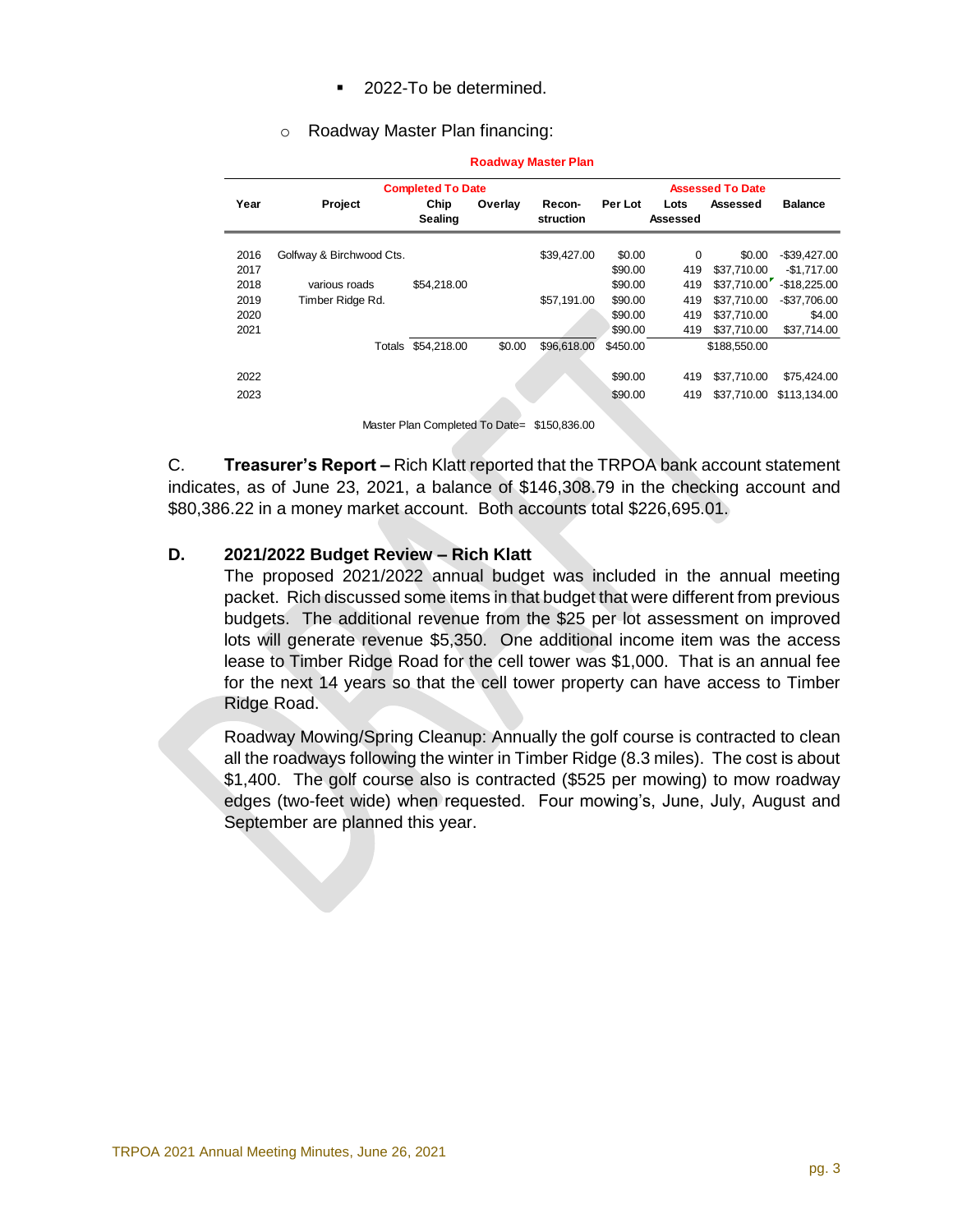#### **E. Ballot Results, 2021/2022 Budget, Board Members and Proposed Covenant Changes**

|                    |         | <b>Proxy</b><br>Cards<br>Return- | Proposed<br><b>Budget</b> |    |          | <b>Bd. of Directors</b> |        |                  | <b>Absentee Proxy</b> |           |       |
|--------------------|---------|----------------------------------|---------------------------|----|----------|-------------------------|--------|------------------|-----------------------|-----------|-------|
| <b>Grand Total</b> |         | ed Total                         |                           |    | $Ab-$    | Jodi                    | George | James            |                       |           | Ab-   |
| <b>Votes</b>       |         | <b>Votes</b>                     | <b>Yes</b>                |    | NO stain | <b>Doolittle</b>        |        | Nelson Patterson | <b>Yes</b>            | <b>No</b> | stain |
|                    |         |                                  |                           |    |          |                         |        |                  |                       |           |       |
|                    | 643     | <b>362.0</b>                     | 320.0 2.0 18.0            |    |          | 341.0                   | 341.0  |                  | 362.0 186.0 110.5     |           | 14.0  |
|                    |         |                                  |                           |    |          |                         |        |                  |                       |           |       |
|                    |         |                                  |                           |    |          |                         |        |                  |                       |           |       |
| Percentage         |         | 100%                             | 88%                       | 1% | 5%       | 94%                     | 94%    | 100%             | 51%                   | 31%       | 4%    |
|                    | Quorum= | 56%                              |                           |    |          |                         |        |                  |                       |           |       |

The ballot results are illustrated in the table below.

| <b>Amendent #1</b> |           | Amendent #2 |            |    | Amendent#3 |                |    | Amendent #4 |                  |           |       |
|--------------------|-----------|-------------|------------|----|------------|----------------|----|-------------|------------------|-----------|-------|
|                    |           | $Ab -$      |            |    | Ab-        |                |    | Ab-         |                  |           | Ab-   |
| Yes                | <b>NO</b> | stain       | <b>Yes</b> |    | NO stain   | <b>Yes</b>     |    | NO stain    | <b>Yes</b>       | <b>NO</b> | stain |
|                    |           |             |            |    |            |                |    |             |                  |           |       |
| 235.5 82.0         |           | 4.OI        | 324.0 17.0 |    |            | 5.0 318.0 22.0 |    |             | $9.0$ 324.0 16.0 |           | 4.OI  |
| 65% 23%            |           | 1%          | 90%        | 5% | 1%         | 88%            | 6% | 2%          | 90%              | 4%        | 1%    |

| Amendent#5 |    | Amendent#6 |                      |          | Amendent #7 |                                     |    | <b>Amendent #8</b> |              |    |     |
|------------|----|------------|----------------------|----------|-------------|-------------------------------------|----|--------------------|--------------|----|-----|
|            |    | Ab-        |                      |          | Ab-         |                                     |    | Ab-                |              |    | Ab- |
| <b>Yes</b> |    | NO stain   | <b>Yes</b>           | NO stain |             | Yes No stain                        |    |                    | Yes No stain |    |     |
|            |    |            |                      |          |             |                                     |    |                    |              |    |     |
| 316.5      |    |            | 20.5 12.0 320.5 22.5 |          |             | 8.0 313.5 18.5 15.0 313.5 13.0 14.0 |    |                    |              |    |     |
| 87%        | 6% | 3%         | 89%                  | 6%       | 2%          | 87%                                 | 5% | 4%                 | 87%          | 4% | 4%l |

### **VI. Open Membership Forum**

- Jeff Conner gave a Timber Ridge property sales update from 06/2020 through 06/2021 as follows:
	- o Six (6) condos, ranging from \$160,000 to \$310,000. Median sales price \$230,500;
	- o Seventeen (17) homes, Ranging from \$228,500 to \$400,000. Median sales price \$289,760;
	- o Eighteen (18) vacant lots sold (through MLS), ranging from \$8,000 to \$35,000. Median sales price \$16,500; and
	- o Current active listing is one for \$550,000;
	- o There are 18 vacant lots listed on MLS ranging from \$14,500 to \$33,500.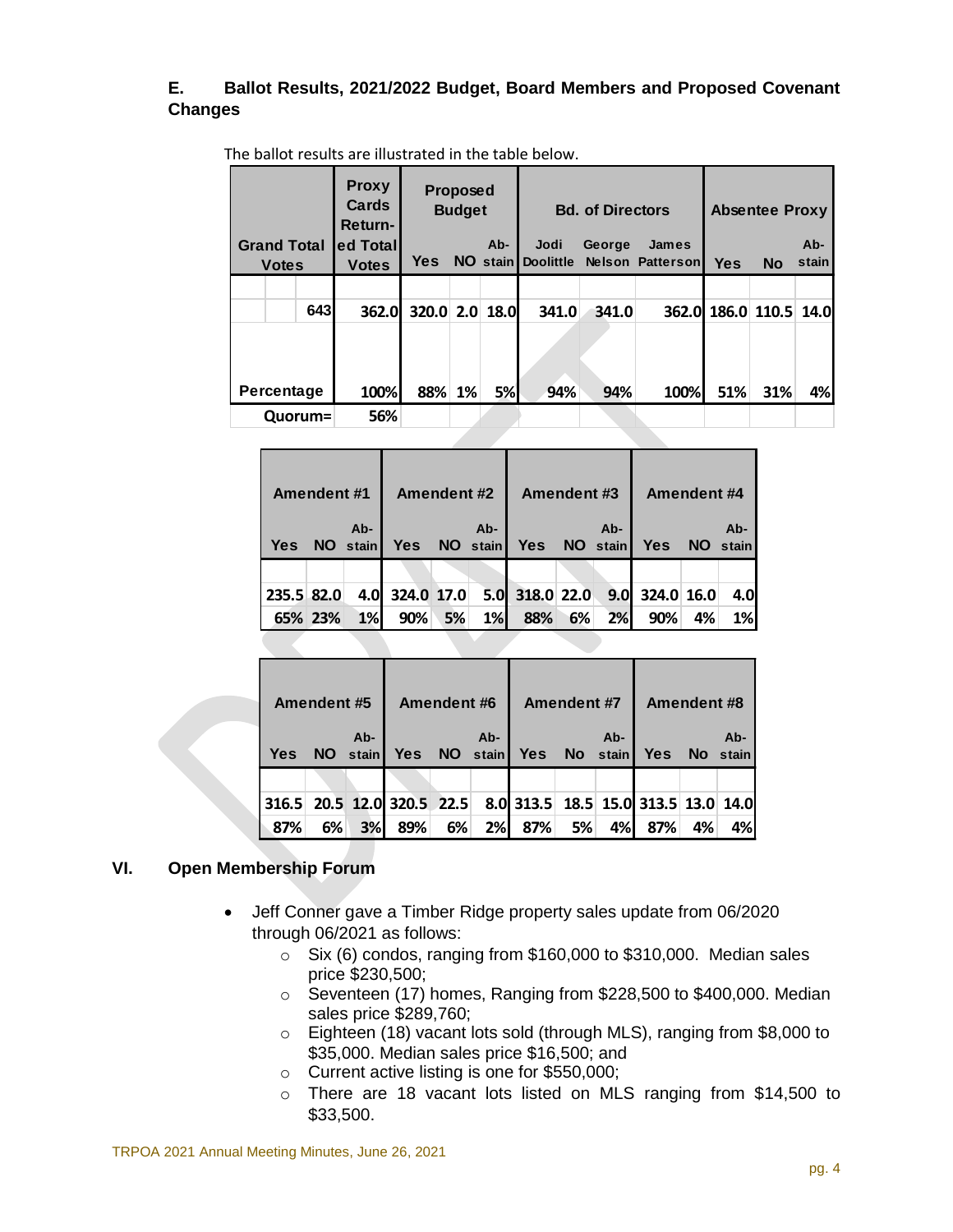- Gene Rozmenoski would like to see roadway shoulders mowed wider than the present two feet. He asked the cost and how often the shoulders are mowed? Rich Klatt responded that they budgeted this year for four mowing's at a cost of \$525 for each mowing.
- Dean Musbach stated the trees are encroaching upon the roadways and need to be redone. It was stated that tree growth was removed about five years ago. Chelsea Schwertfeger said that every five years was not often enough.
- Fred Miller indicated that the board has been increased recently and that there is an increased opportunity to be part of the Timber Ridge board.
- Bob Alfano feels that residents that do not use the pool should not have to pay for the operation of the pool.
- Howard Honig is concerned about not having an emergency entrance/exit from Timber Ridge.
- The possibility of owning the pool was discussed. A number of people were concerned about our libelity in case there was an accident at the pool. Better to have the golf course continuing to own the pool and accept the liability.
- Concern was mentioned about dog walkers not picking up dog poop from their dog.
- Centerline marking is needed on Timber Ridge Rd. to improve safety.
- Nancy Johansmann told of a recent incident that happened at her home late at night. Someone was pounding at their front door at 1:30 AM, they investigated and a little time later the pounding returned. This time Gary greeted them with a revolver is hand ready to defend his home. They drove away, and the Johansmann's called 911. The two vandals were later caught, and it was a 19 year old boy and 17-year-old girl who live in Timber Ridge.
- The incident told by Nancy prompted discussion about security within Timber Ridge. Security cameras including door bells that record anything moving around a front door.
- Mark Kujawa said he favors having a pool even though he does not use the pool, because it increases the value of property. Mark also voiced his concern about roadway edges, since it would remove the habitat that attracts Monarch Butterflies.
- Jodi Doolittle said she has owned an in ground swimming pool and that there is a considerable cost and time involved to maintain a pool. Jodi would like to see the pool locker room facilities refurbished.
- Jeff Selgren discussed having an August garage sale if there were a sufficient interest in doing so. By a show of hands there was a significant interest, and the August garage will be August 20 and 21.
- Jack Ottinger asked how we are going to enforce a 25 mph speed limit. Jeff responded that identified speeders will receive letters asking the speeders to obey our speed limit.

### **VII. Waiver of Dues Drawing**

Lot 196, Fred and Bev Melms, was drawn, and they will receive a free lot assessment for year 2022.